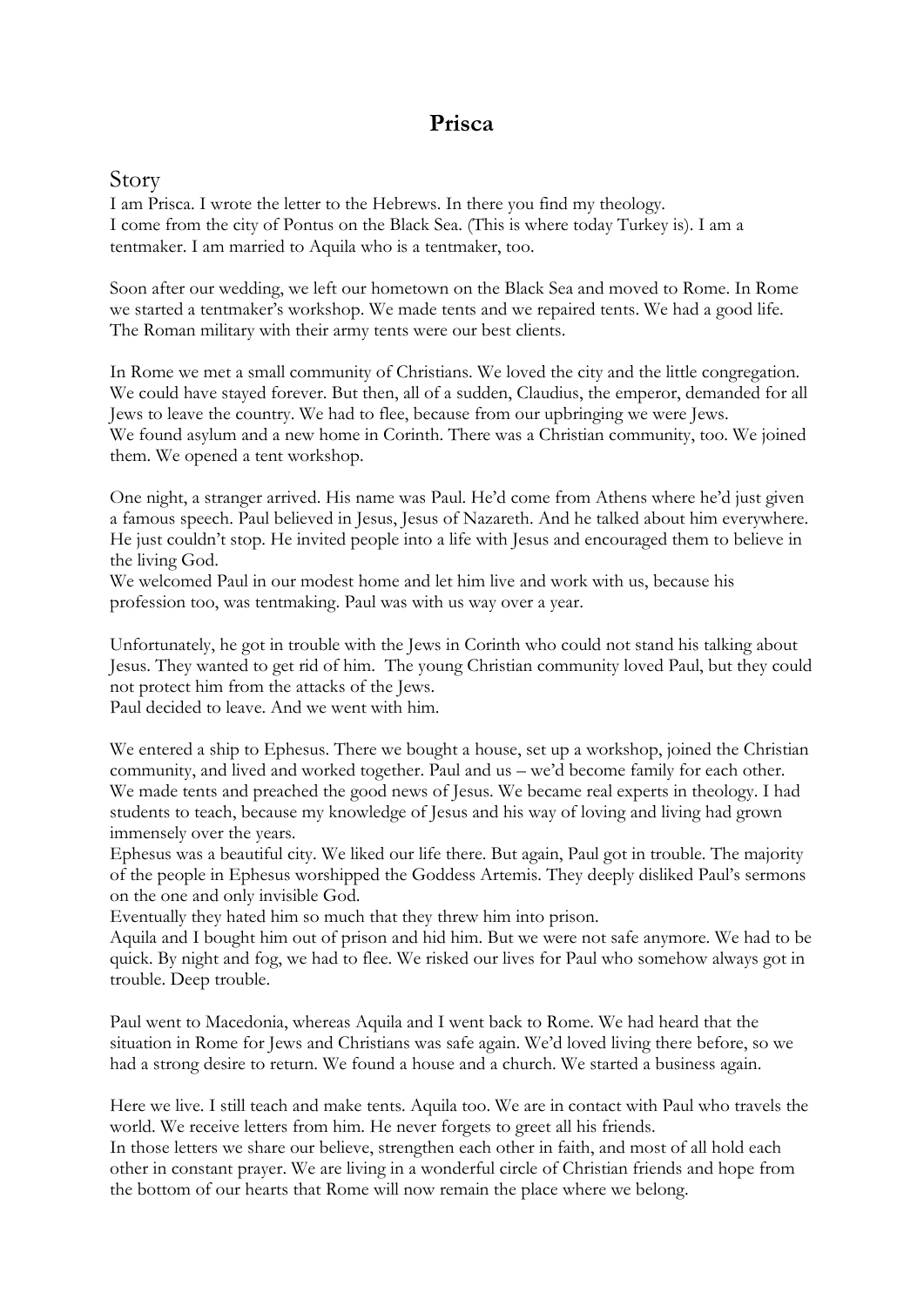Oh, just one little last thing: when I was little my parents called me Priscilla, - little Prisca. Some of my friends and my husband sometimes still do. But Paul, my good friend Paul, always calls me Prisca.

## Meditation

Acts 18 & Romans 16

Prisca was a woman who knew hardship and survived it.

When the Emperor Claudius drove the Jews out of Rome, around 40 AD, she had been forced to leave everyone she knew, to relinquish everything she held dear, to give up all the security, all the warmth that the familiar gives.

She was a refugee, forced to begin again, required against her will to start life over in a new land and with new people.

She had been uprooted, displaced, left to find her way in a society that was new and foreign. She had no friends, but she made new friends.

She had no community, but she found a small one and made it grow and prosper.

She survived the flight. And as soon as she had a new little place that one could call home, she reached out to others.

It was in her nature. She just couldn't hold back.

It is in Corinth that Prisca and her husband Aquila, two tentmakers meet another tentmaker. The apostle Paul. They open their home to him, live and work with him. They have a house church in their home. It grows, and it attracts people.

Prisca, Aquila and Paul are theologians as well as tentmakers. They begin to share their knowledge with others. They teach and preach.

The refugee woman becomes a skilled leader. She is important and significant. What she does is noticed. What she says is heard. She speaks her own truth in her own name, and she is respected for it.

Prisca was prominent as a leader in the early church. She is mentioned six times in the New Testament. Since the authors of the Bible did not really have a genuine interest in reporting on women and what they did, six times mentioning Prisca's name is remarkable. She must have done much more than we find in the Bible, I am sure.

Prisca was and is an example of loving leadership.

Meeting her changed people's lives.

Being her friend enabled people to find out who they really are and what wonderful things they can do together – in community.

The Benedictine nun Joan Chittister writes about Prisca: "In her I recognize the one who has the capacity to draw from the well of the self when there is every reason in the world to believe that the well must be dry."

In other words: Prisca is the woman who never gives up. Not on herself nor on the others. She finds hidden resources when everything else seems empty and dry. And as she does so, she encourages others to do the same. She helps people seek and find what they have not yet discovered about themselves.

No surprise that the community in her house grows and people like to be around her and with her and her husband.

Prisca's story makes me think. I wonder when and where I can be Prisca for others? Encouraging, welcoming, strengthening them… Overcoming hardship and bitterness, not staying stuck in the past and licking old wounds, but move forward in hope and faith.